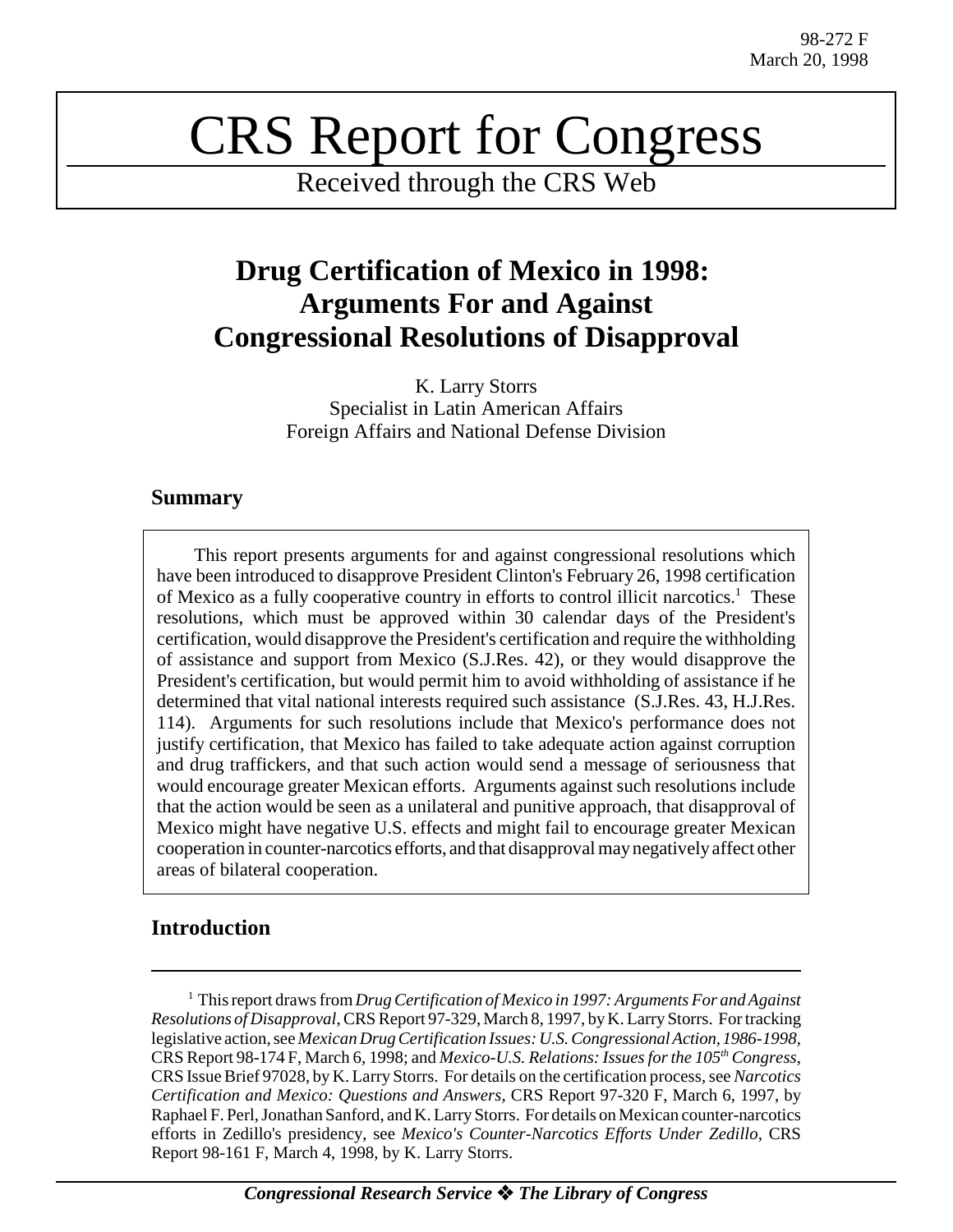Responding to the requirements of Section 490 of the Foreign Assistance Act of 1961 (P.L. 87-195), as amended, President Clinton certified, on February 26, 1998, that Mexico had fully cooperated with the United States in drug control efforts in 1997. Several Members of Congress disagreed with the President's determination, and, in accordance with congressional review procedures in the legislation, introduced resolutions to disapprove the President's action. Unless the resolution permits the President to waive action, the passage of a congressional resolution of disapproval would require the withholding of foreign assistance and support for multilateral development bank loans for the country.

#### **Arguments for Passage of a Resolution of Disapproval**

**1. Mexico's Performance Does Not Demonstrate Fully Supportive Efforts to Control Drug Trafficking.** Mexico continues to be a major transit point for cocaine entering the United States from South America, and a major source country for heroin and marijuana, although the 1998 State Department International Narcotics Control Strategy Report (INCSR) shows that potential yield of opium (for heroin) and marijuana has declined considerably. Recent INCSR reports have not estimated the portion of drugs coming through or from Mexico. Mexican trafficking organizations dominate the manufacture and distribution of methamphetamine, and are heavily involved in moneylaundering activities. According to the 1998 INCSR report, Mexican cartels have assumed a larger role in the wholesale distribution of cocaine in the United States, and seizures of heroin, methamphetamine and ephedrine declined significantly, as did seizures of drug labs. Total drug arrests in 1997 were less than in 1996, and Mexico had limited success against the major traffickers. Eradication of opium remained about the same, but eradication of marijuana declined. Despite numerous requests, Mexico has extradited very few, if any, Mexican citizens to the United States on drug-related charges. The bilateral Border Task Forces have been crippled by inadequate funding by Mexico, the shortage of fully screened Mexican agents, and the refusal of Drug Enforcement Administration (DEA) agents to participate so long as Mexico denies them permission to carry firearms for their own protection.

**2. Mexico Has Failed to Take Adequate Action Against Corruption and Major Drug Traffickers.** Over the years, Mexico has failed to adequately prosecute high-level officials charged with corruption and drug trafficking crimes, although some secondary figures in the drug cartels have been arrested. Among the major cases linked with corruption and drug trafficking in the press are the following: (1) **Raul Salinas de Gortari** (the brother of former President Carlos Salinas de Gortari) who was charged in Mexico in 1995 on murder and illicit enrichment charges, and who is being investigated by Swiss authorities after \$120 million in his bank accounts was frozen; (2) **Mario Ruiz Massieu**, the former Deputy Attorney General, who has resisted extradition from the United States to Mexico, and whose U.S. bank accounts were seized when a Houston court found a link to drug trafficking; (3) **General Jesus Gutierrez Rebollo**, the former head of Mexico's main anti-drug fighting organization, the National Drug Control Institute (INCD), who, with 40 Mexican military officers, was charged in February 1997, with connections to drug traffickers; (4) **General Alfredo Navarro Lara**, who was arrested in March 1997, for making bribes for the Arellano-Feliz trafficking organization; (5) members of a **U.S.-trained elite airborne anti-drug unit** who were arrested in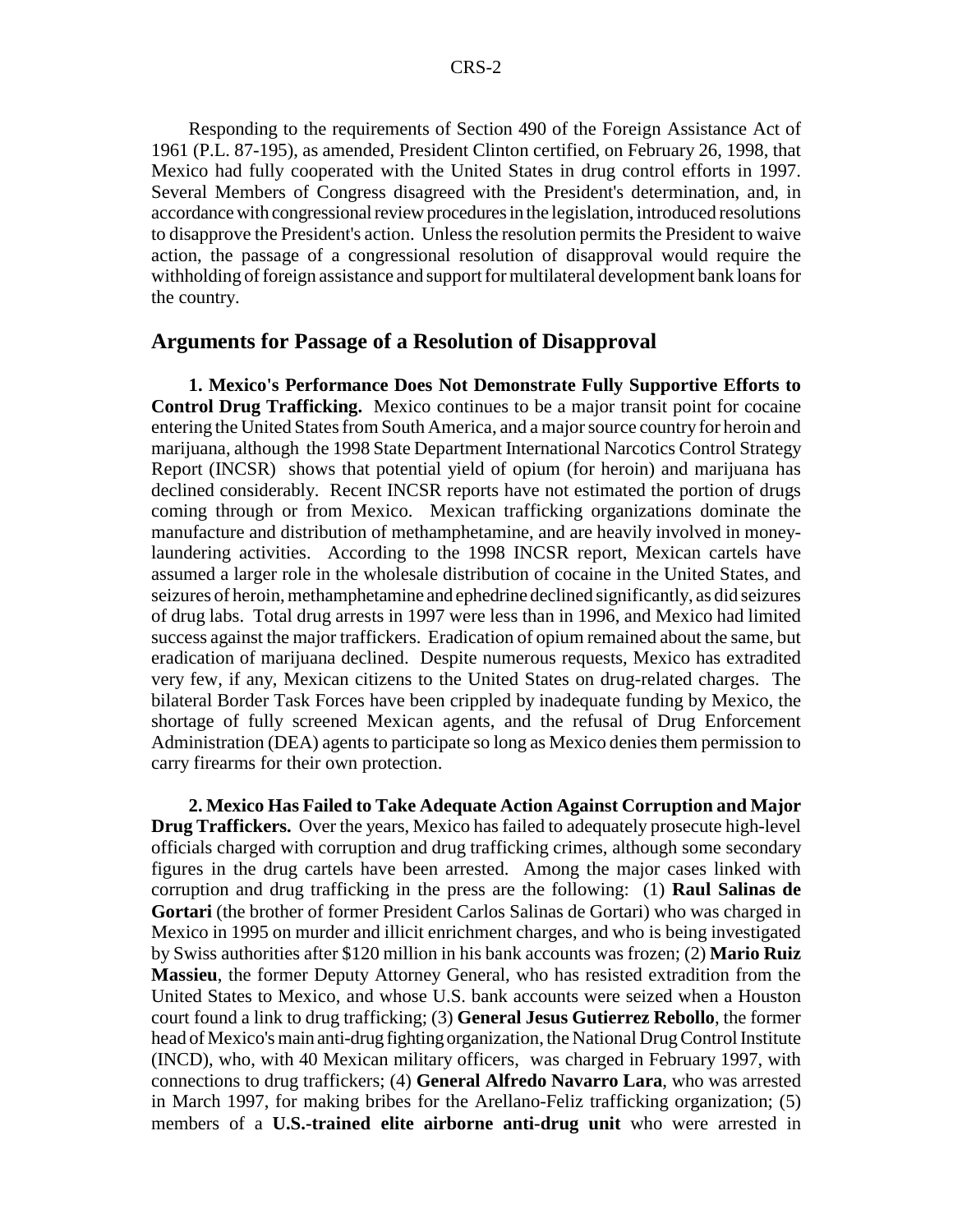September 1997, and charged with using their planes to smuggle cocaine from the Guatemalan border to Mexico City; and (6) the newly appointed **Government Minister Labastida** who, according to press reports, had been characterized in CIA reports as tolerating drug dealers activities since serving as Governor of Sinaloa, although the Mexican government strongly denied the charges, and U.S. officials expressed continued confidence in him.<sup>2</sup> While prosecutors increased the conviction rate against major traffickers in 1997, there were some significant setbacks, such as the release of drug lord Humberto Garcia Abrego and the reduction in sentence for drug lord Rafael Caro Quintero.

**3. Passage of a Resolution of Disapproval Would Send a Message and Encourage the Government to Take More Forceful Actions.** The mere threat that Mexico would not be fully certified seems to have encouraged Mexican cooperation in drug control efforts. In 1996, as the decision on certification approached, Mexico arrested and expelled drug lord Juan Garcia Abrego to the United States, and it agreed to create the bilateral High Level Contact Group (HLCG) on Narcotics Control. In 1997, as the certification decision approached, Mexico promised greater cooperation in extraditing drug lords, shutting down money-laundering operations, and attacking corruption in government. In 1998, as certification approached, the countries released the United States-Mexico Binational Drug Strategy, although the strategy had been underway for some time. Given the seeming effectiveness of the threat of less than full certification, it could be argued that congressional disapproval, even if subsequently waived by the President, could stimulate additional cooperation and a greater determination to attack corruption.

#### **Arguments Against Passage of a Resolution of Disapproval**

**1. Passage Would Be Seen as a Unilateral, Punitive and Confrontational Approach, Rather than a Bilateral, Cooperative Approach to Relations with Mexico.** Passage of a resolution of disapproval could be seen as placing blame solely upon Mexico for the flow of drugs to the United States. Mexico and other producer and transit countries point out that the drug traffic is fueled by the tremendous profits associated with the continuing demand from the United States. If the United States could reduce the demand for drugs and eliminate the corruption associated with the distribution of drugs in the United States, the flow from producer and transit countries would diminish, they argue.

Passage of a resolution of disapproval could be seen as neglecting Mexican efforts to control drug trafficking, often with considerable loss of life by Mexican law enforcement and military personnel. Since President Zedillo's inauguration in December 1994, there has been a campaign to reform the judicial system and to create new anti-drug agencies with specially screened agents. Legislation was enacted to criminalize money laundering, to establish some controls on chemical diversion, and to permit use of modern investigative techniques (electronic surveillance, witness protection) against organized

<sup>2</sup> See the following front page articles by Bill Gertz in the *Washington Times*: CIA Links Mexico's Interior Minister to Drug Lords (Feb. 5, 1998); Mexico Denounces CIA Drugs Report (Feb. 7, 1998); and U.S. Still Works with Mexico on Drugs (Feb. 12, 1998).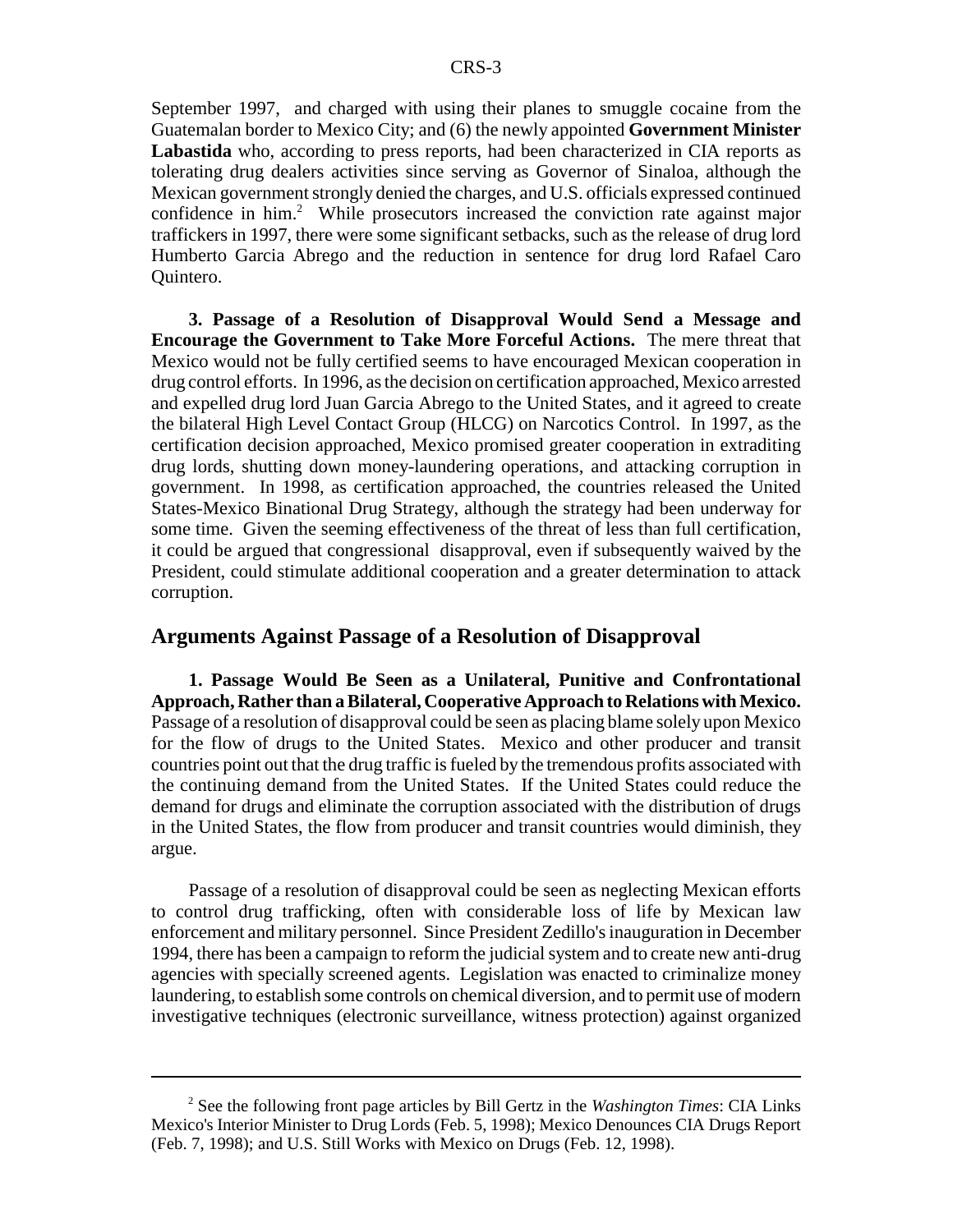crime. In l997, Mexican seizures of cocaine increased 48%, seizures of opium gum increased 75%, and the conviction rate against drug traffickers increased as well.

In terms of U.S.-Mexico cooperation, in the last two years Mexico signed a Financial Information Exchange Agreement and an Asset Sharing Agreement, it significantly increased military-to-military cooperation, accepted U.S. counter-narcotics assistance, cooperated in the establishment of Border Task Forces, and extradited Mexican citizens to the United States for the first time. Most importantly, it held a whole range of bilateral consultations under the rubric of the High Level Contact Group (HLCG) on Narcotics Control leading to a joint assessment and strategy for controlling drug trafficking. Passage of a resolution of disapproval of Mexico might put some of these cooperative efforts in jeopardy. It could also put a serious damper on President Clinton's trip to Chile, in mid-April 1998, for the second Summit of the Americas, which is expected to launch negotiations for a Free Trade Area of the Americas (FTAA), and to seek to strengthen multilateral drug control efforts under the rubric of the Organization of American States' Inter-American Drug Abuse Control Commission (CICAD)

**2. Imposition of Sanctions Following Passage of a Resolution of Disapproval Might Have Negative U.S. Effects and Might Not Work to Encourage Mexican Cooperation on Counter-Narcotics Efforts.** While the loss of U.S. aid and other benefits could be seen as harmful, the amount of standard foreign assistance is limited (\$15.38 million in FY1998), and much of it is for programs the United States may wish to support. These include programs for stabilizing population growth, health (HIV/AIDS prevention), environmentally sound use of resources, legal reforms related to NAFTA, and programs to strengthen democracy. U.S. votes against loans to Mexico in multilateral institutions could be damaging if the votes had the effect of denying Mexico access to credits from the World Bank and the Inter-American Development Bank, but that outcome would not be certain, given the United States' minority voting power in each institution.

If financing for U.S. exports to Mexico through the Export-Import Bank or under the Arms Export Control Act were to be barred with passage of a resolution of disapproval, there could be some reduction in U.S. exports, with consequences in the United States and Mexico, particularly in border regions. Mexico is the United States' third most important trading partner overall, and in 1997 became the second most important country in terms of U.S. exports. Considering exports and imports, the two countries had a trade turnover of over \$158 billion in 1997, so a loss of trade would have negative consequences on both sides of the border.

Given Mexico's past history with the United States and its determination to maintain sovereignty in domestic and foreign affairs, it could not be assumed that Mexico would comply with U.S. wishes if sanctions were applied. This history includes: the loss of Texas and the U.S. southwest states in the 19th century; the suspicions over U.S. business domination that emerged in the Mexican Revolution of 1910 and led to the expropriation of U.S. oil companies in the 1930s; Mexican diplomatic opposition to U.S. policies toward Cuba and Central America from the 1960s to the 1980s; and Mexican restrictions on U.S. trade and investment until the 1980s.

Mexico has taken steps to control drug trafficking and to enact political and economic reforms because it finds these measures to be in its own self interest. The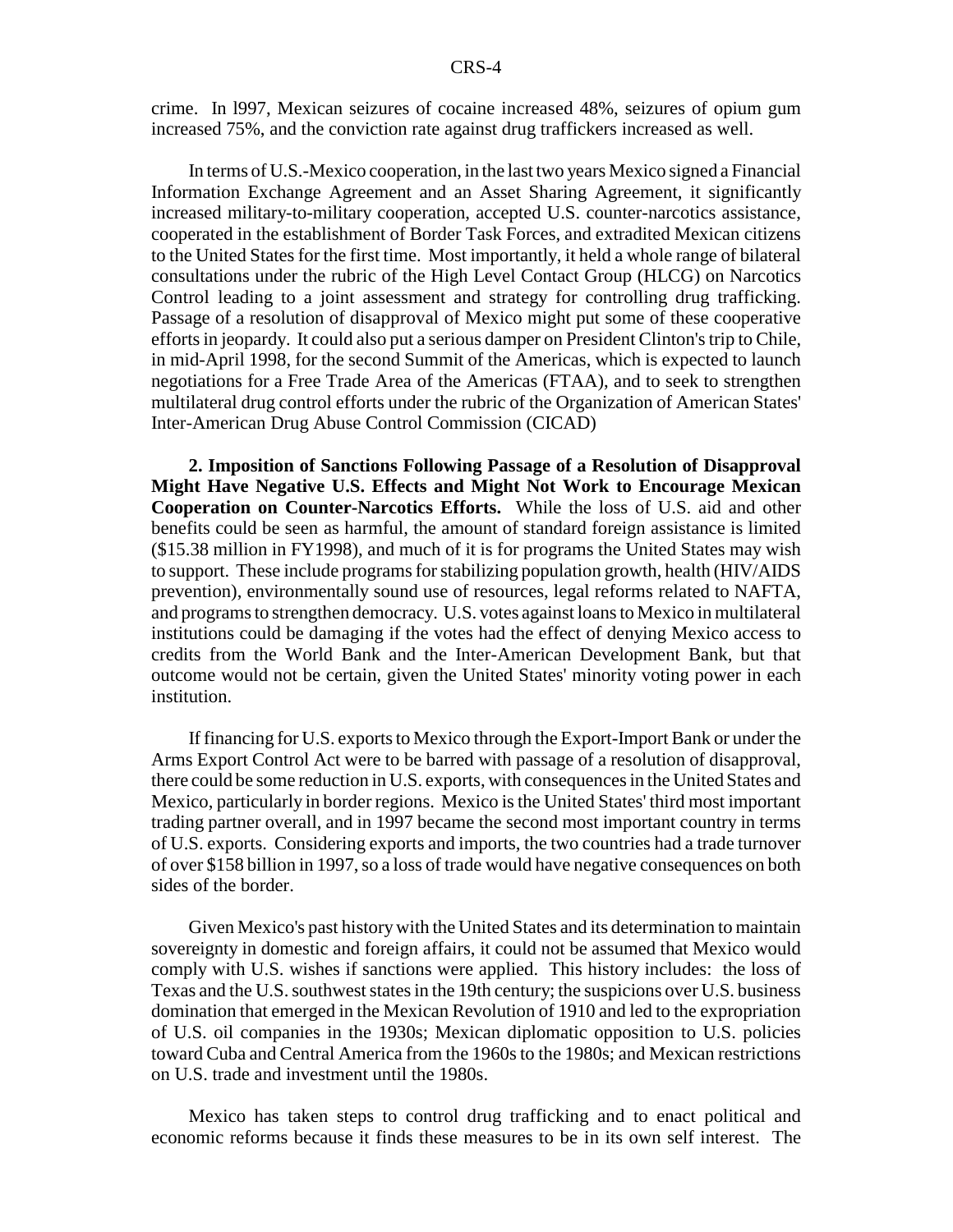positive steps in U.S.-Mexican drug control efforts mentioned above took place during the Salinas and Zedillo years when the countries were cooperating on a range of issues, not when the United States threatened to impose sanctions. If Mexico feels that the United States is being punitive, it may cease to cooperate with the United States in the drug trafficking area, with results that might be less satisfactory than the current efforts. Decertification of Mexico might even weaken President Zedillo's position and effectively strengthen the drug traffickers or those less interested in routing out drug-related corruption.

**3. Passage of a Resolution of Disapproval May Negatively Affect Other Areas of Cooperation if Sanctions Backfire.** Since Mexico and the United States cooperate on a whole range of issues, if Mexico were to decide to reduce or end cooperation as a result of legislatively imposed sanctions, this decision could have negative consequences in a number of areas, other than the drug control area.

- In the economic reform and trade area, Mexico has reduced the size of its government through privatization and macroeconomic reforms, and it has opened the economy to trade and investment through NAFTA and other measures. Despite the 1994-1995 financial crisis, Mexico adhered to NAFTA and continued the austere measures to restore the economy. The economic reforms and the NAFTA agreement give the United States access to an important market and provide opportunities for investment and the sale of products to the government.
- ! In the immigration area, Mexico has cooperated with the United States in a number of ways. Acting through the Binational Commission working group meetings, Mexico has worked to curtail criminal trafficking in migrants and to ensure safe operation of border bridges and crossings. Both delegations committed to strengthen border liaison mechanisms and to conduct joint research on Mexican-U.S. migration. During President Zedillo's visit to Washington in October 1995, the two presidents announced a pilot project in the San Diego area under which habitual illegal border crossers will be returned to their home towns in the interior of Mexico, rather than at the border. In November 1997, the two countries issued a Binational Study on Migration that found that unauthorized migration carries costs for both countries and makes migrants vulnerable to exploitation.
- ! With regard to border affairs, the United States and Mexico cooperate on numerous environmental and law enforcement issues. Among the most important are the following: Cooperation in the North American Commission on Environmental Cooperation established in the environmental side agreement to NAFTA, along with cooperation in the two other institutions that focus particularly on the border region -- the Border Environmental Cooperation Commission (BECC) which generates projects, and the North American Development Bank (NADBank) which funds the projects. The countries also cooperate on water issues through the International Boundary and Water Commission (IBWC), and on environmental projects through the 1983 La Paz Agreement.
- Cooperation on labor rights issues through the North American Commission for Labor Cooperation established in the labor side agreement to NAFTA.